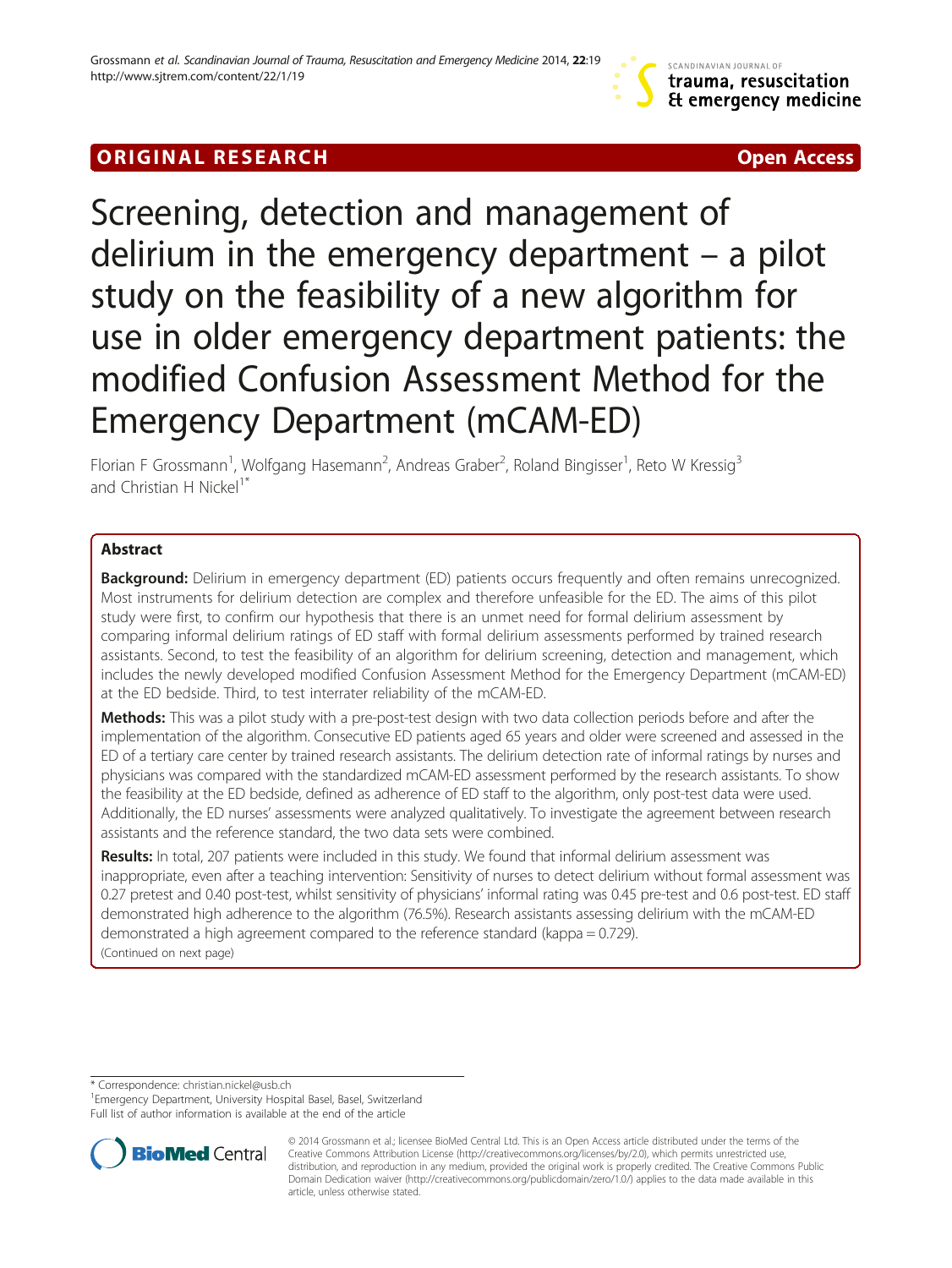#### (Continued from previous page)

Conclusions: Informal assessment of delirium is inadequate. The mCAM-ED proved to be useful at the ED bedside. Performance criteria need to be tested in further studies. The mCAM-ED may contribute to early identification of delirious ED patients.

Keywords: Emergency medicine, Emergency nursing, Emergency department, Delirium, Geriatrics, Feasibility, Confusion assessment method

### Background

Delirium, characterized by acute changes in cognitive status, particularly attention and executive function [[1](#page-7-0)], is common in older ED patients and makes them prone to adverse outcomes such as impaired functional status [[2](#page-7-0)], prolonged hospital stay [\[3](#page-7-0)], cognitive decline [\[4\]](#page-7-0), and increased mortality [[5](#page-7-0)]. Delirium prevalence in older ED patients has been estimated to be between 7% and 10% [[6,7\]](#page-7-0).

However, the sensitivity of delirium detection in the ED appears to be poor [[8-11](#page-7-0)]. Possible reasons for low detection rates occur on different levels. Patient-related risk factors such as hypoactive delirium have been identified [\[12](#page-7-0)]. Further, mental status screening tools are complex, they are rarely used, and staff is inadequately trained in applying them [[13,14\]](#page-7-0). Environmental factors such as ED crowding, rapid workflow, and high decision density may also contribute. It therefore seems that the time needed to conduct an assessment is first and foremost pivotal for its application [[15](#page-7-0)].

Although several tools for the detection of delirium have been developed, few have been studied in the ED. To our knowledge to date no study has evaluated the utility of formal delirium assessment in the ED setting, using a standardized instrument, compared to informal, clinical delirium detection.

The Confusion Assessment Method (CAM) is a widely used and validated tool for diagnosing delirium [[16](#page-7-0)]. When used by untrained clinicians, however, the sensitivity of the CAM is low [\[12\]](#page-7-0). The CAM was validated using the Mini Mental State Examination (MMSE) [[17](#page-7-0)] as a structured patient interview, which is an integral part of the assessment. However, the MMSE is too time-consuming for routine use in the ED, particularly because manual tasks such as writing and drawing are required.

The CAM-ICU is an adaptation of the CAM for use in the intensive care unit [\[18](#page-7-0)]. It has also been used for research purposes in the ED [\[19\]](#page-7-0). Although the CAM-ICU algorithm can be rapidly performed, the scale was developed for non-verbal responses [\[20\]](#page-7-0) and may therefore, in addition to its low sensitivity [[21](#page-7-0)], be not ideal for routine use in the ED setting.

Since established delirium screening tools appear to be too complex and too time consuming for the ED setting, or do not provide sufficient information about cognition, there is a need for a quick and sensitive ED screening method. To this end we developed an algorithm for delirium screening, detection and management in older ED patients. An integral part of the algorithm is the modified Confusion Assessment Method for the Emergency Department (mCAM-ED), a feasible approach based on the original short version of the CAM. Recently, Han and colleagues [\[22\]](#page-7-0) proposed an approach for diagnosing delirium in the ED which is also an adaptation of the CAM. As in our study, the emphasis was on brevity to enhance feasibility. However, delirium assessment was performed by research personnel, and therefore the instrument's feasibility for ED nurses at the bedside in a busy ED was not shown.

The aims of this study were threefold. First, to investigate whether there is a need for a standardized delirium screening and assessment instrument in the ED. Second, as we hypothesized that such an algorithm would improve delirium detection, we aimed to evaluate the feasibility of our new algorithm for delirium screening, detection and management, which includes the newly developed mCAM-ED as a screening and assessment instrument at the ED bedside. Third, we aimed to assess interrater reliability of the newly developed mCAM-ED.

#### **Methods**

### Study design

For the first aim, a pre-post-test design with two data collection periods was chosen. For our second aim we used only data of the post-test period. This part of the study has a cross sectional design. For the third aim we combined pre- and post-test data sets.

#### Study setting and population

The Emergency Department of the University Hospital Basel, Switzerland, has an annual census of about 46,000 visits per year. All patients aged 16 years or older of all specialties except ophthalmology, gynecology and obstetrics, are treated in the ED. There are three possible disposition paths for ED patients: discharge home (or to previous nursing facility), inpatient admission or transfer to another hospital.

The study population consisted of a sample of consecutive ED patients. Patients had to be aged 65 or older to be eligible. The cutoff for age was chosen based on the WHO definition of the older or elderly person [[23](#page-7-0)]. We excluded patients treated in the resuscitation room, those who were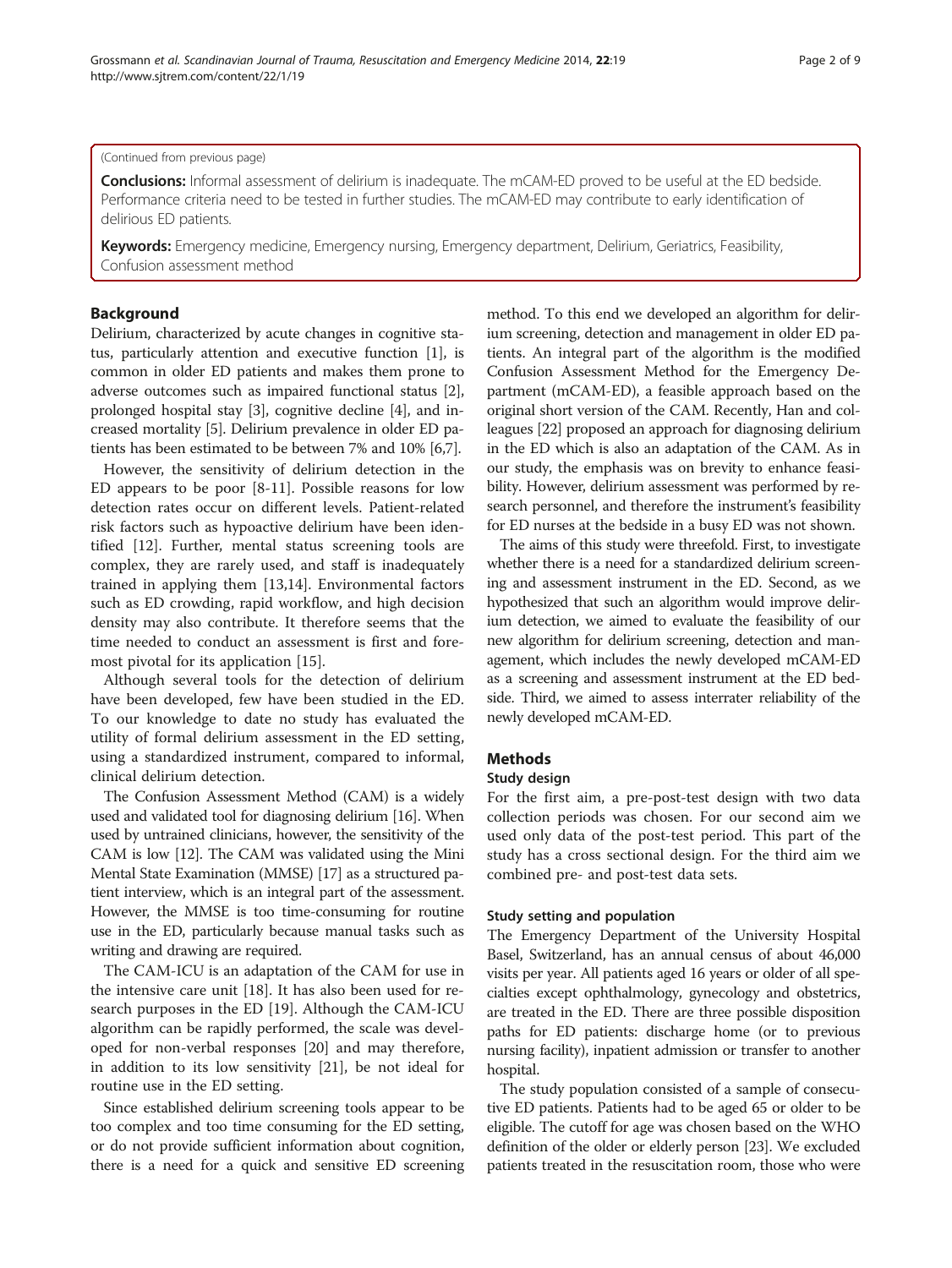transferred or discharged within 2 hours of arrival, as well as patients with insufficient proficiency in the German language or an inability to communicate (e.g. aphasic patients, patients with coma).

### The mCAM-ED

The mCAM-ED is based on the original CAM algorithm developed by Inouye [[16\]](#page-7-0) and was adapted with permission. In a first step, ED patients aged 65 years or older are screened for inattention by ED nurses, similar to the CAM-ICU approach [\[18\]](#page-7-0). Unlike the ICU, most ED patients are able to perform verbal tasks, so we used a timed recitation of the months of the year in reverse order from the Bedside Confusion Scale (BCS) [[24](#page-7-0)] to assess inattention. Every omission scored one point. A delay of greater than 30 seconds scored one additional point. Following the approach of Stillman et al. [\[24](#page-7-0)], inattention was present with a score of 3 or more. When the BCS was validated against the CAM to detect delirium, a score of 3 or more had a sensitivity of 94% and a specificity of 85% [\[24\]](#page-7-0).

According to our algorithm, the CAM assessment was completed only in case of inattention. To minimize screening burden due to manual tasks such as drawings, and to increase feasibility, we used the Mental Status Questionnaire (MSQ) [\[25\]](#page-7-0) as a structured interview instead of the MMSE. The MSQ is a 10-item screener for cognitive impairment with a sensitivity of 55% to 70% and a specificity of 96% to 98% for the detection of dementia [[26,27](#page-7-0)]. No manual tasks are necessary to complete the MSQ, which makes it easier and faster than the MMSE. In addition, no licensing fees are charged for its use. Disorganized thinking was present when "disorganized or incoherent speech, such as rambling or irrelevant conversation, unclear or illogical flow of ideas" [[28](#page-7-0)] occurred during the interview or when the Comprehension Test scored less than three. The Comprehension Test by Hart et al. [\[29](#page-7-0)] was originally designed to assess the presence of delirium in ICU patients and is a subscale of the Cognitive Test for Delirium (CTD). Questions such as "Will a stone float on water?" and "Can you use a hammer to pound nails?" challenge logical reasoning. Inouye et al. developed the original CAM algorithm in 1990 in a four- and tenitem-version. In both versions, acute onset and a fluctuating course of cognitive alteration, as well as inattention and disorganized thinking or altered consciousness are required to diagnose delirium. For the mCAM-ED, the short version of the CAM and the "or"-criterion is used, i.e. acute onset or fluctuating course, to improve sensitivity [[28](#page-7-0)]. With this modification the mCAM-ED requires a maximum of one minute to rate attention and 3 to 5 minutes to complete the in-depth assessment using the structured interview.

#### Study protocol

Baseline data were collected in the pre-test period between August 22nd and August 28th 2011. All ED patients who presented to the ED and who met the inclusion criteria were prospectively screened and assessed for delirium by research assistants with the mCAM-ED. Between September 2011 and December 2011 all ED nursing staff was trained in applying the algorithm for screening, detection and management of delirium in a four hour teaching session. Physicians received two half-hour lectures about delirium diagnosis and management. Both ED physicians and ED nurses discussed individual video case presentations. In January 2012, the algorithm for detection and management of delirium in older ED patients, which includes the mCAM-ED, was implemented (see Figure [1](#page-3-0)). It consists of three elements:

- 1. Screening: The ED bedside nurses in charge screen for inattention in all patients aged 65 or older before admission to an inpatient ward.
- 2. Assessment: In case of inattention, an in-depth delirium assessment with the mCAM-ED is completed by the ED nurses.
- 3. Prevention and management of delirium: Nonpharmacological preventive strategies were offered to prevent delirium in high risk patients. In patients with confirmed delirium, diagnostic procedures, causal and symptomatic treatment, as well as nonpharmacological interventions were conducted.

The use of the algorithm is mandatory for all ED nurses and must be applied to all patients aged 65 or older who are admitted to an inpatient bed.

During the post-test period (between August 13th and August 19th of 2012), trained research assistants screened and assessed all included patients for presence of delirium using the mCAM-ED in addition to the ED nurses at the bedside. By comparing the assessment results, the ED nurses' performance was investigated. Patients who were identified as having delirium by the research assistants were presented to a senior emergency physician, who formally applied the mCAM-ED to verify the assessment result. The senior emergency physician (CHN) served as the reference standard. The final delirium diagnosis was based on the DSM IV criteria [\[1\]](#page-7-0).

### Measurements

Demographic data included age, sex, Emergency Severity Index level [[30\]](#page-7-0), type of presenting complaint according to a published framework [[31](#page-7-0)], number of different medications taken per patient, exposure to anticholinergic drugs according to the anticholinergic cognitive burden scale [[32](#page-7-0)], age adjusted Charlson Comorbidity Index [\[33\]](#page-7-0).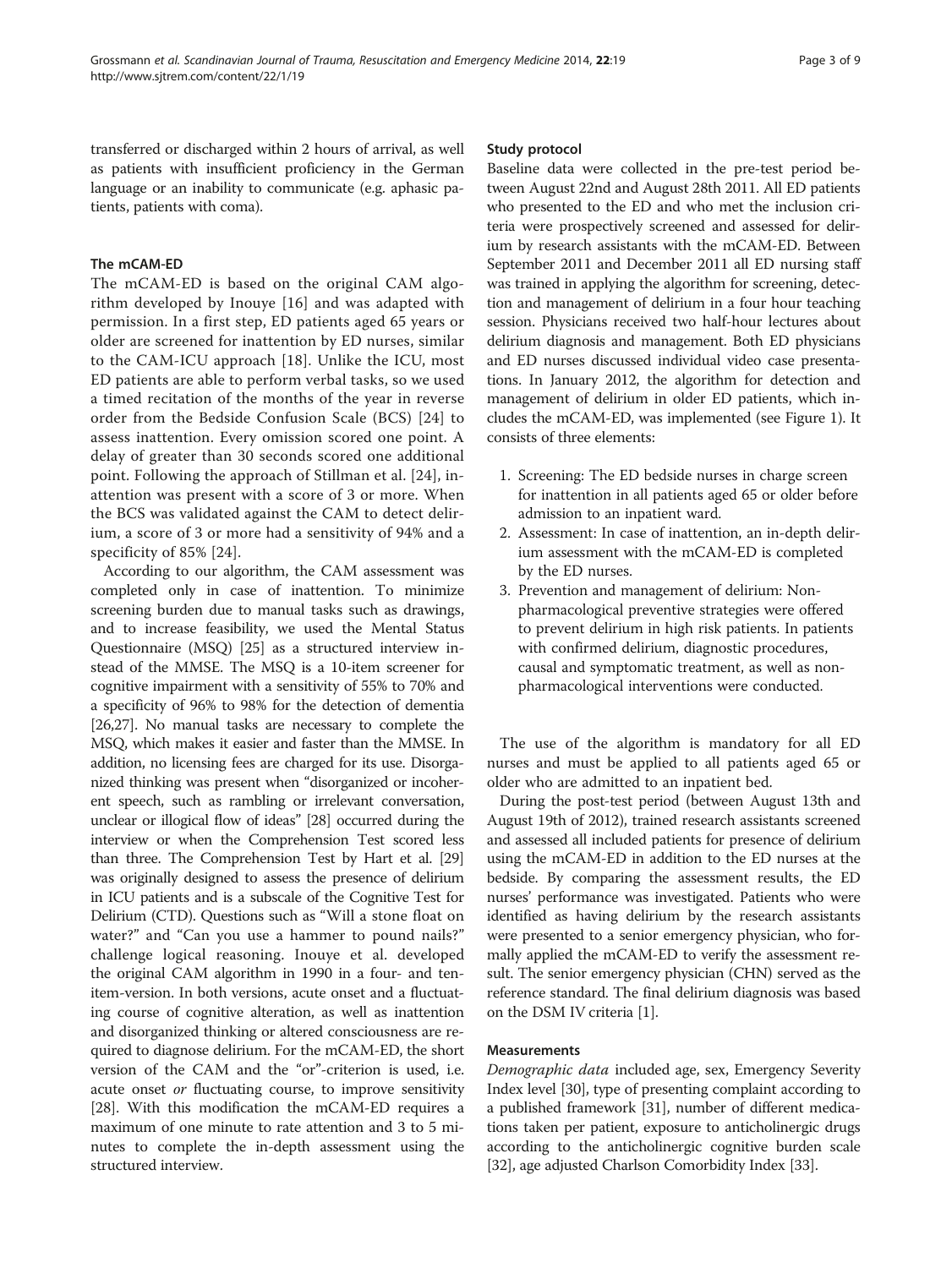Informal delirium detection: ED nurses and ED physicians in charge were interviewed by the research assistants as to whether they rated a patient - without performing a

formal assessment - as having delirium or not. ED nurses and ED physicians were blinded to the research assistants' mCAM-ED result. Delirium was assessed using the newly developed

mCAM-ED. A patient was defined as having delirium if the research assistants diagnosed delirium using the mCAM-ED and if the diagnosis was verified by the senior emergency physician (CHN), who was part of the study group. In case of non-correspondence of the assessments the physician's diagnosis was the definitive one. In cases where the physician was not available, the research assistants' diagnosis was kept as the final diagnosis.

Feasibility was determined by applying two surrogates, first, the adherence to the algorithm, and second, the nurses' ability to correctly perform the mCAM-ED.

1. We defined adherence to the algorithm for delirium detection and management as achieved when the "screening and assessment sheet" was filled in by the ED nurse. The mandatory documentation sheet for patient's valuables served as control variable. This form must be filled in either by ED nurses or by ED nurse assistants and its completion is controlled by the head nurse in charge before the patient is transferred to the ward. The only exceptions are

patients who are rapidly transferred to an ICU. In addition to assess adherence to the management part of the algorithm, we reviewed the charts of patients with delirium to ascertain whether delirium was acknowledged in the patient's problem list of the medical documentation as well as to check whether adequate pharmacological interventions were offered.

2. The ability of the ED nurses to correctly perform the mCAM-ED was assessed qualitatively by reviewing the mCAM-ED sheets filled out by the nurses at the bedside. This was performed by two investigators (FFG and WH) who reviewed the assessment forms.

### Data collection

Patients in both the pre- and post-test periods were formally assessed for delirium by specially trained research assistants. All research assistants were registered nurses with at least a bachelor's degree, comparable qualification or higher degrees such as a master's degree. They participated in a 6 day training course, consisting of one eight-hour theory training session, including video examples to learn the mCAM-ED algorithm, followed by 5 days of practical bedside training, provided by an expert in the care of delirious patients (WH). During data collection, the research assistants were supervised by two experienced delirium experts (WH and MS).

In the pre-test period the research assistants assessed consecutive patients over a period of one week between

<span id="page-3-0"></span>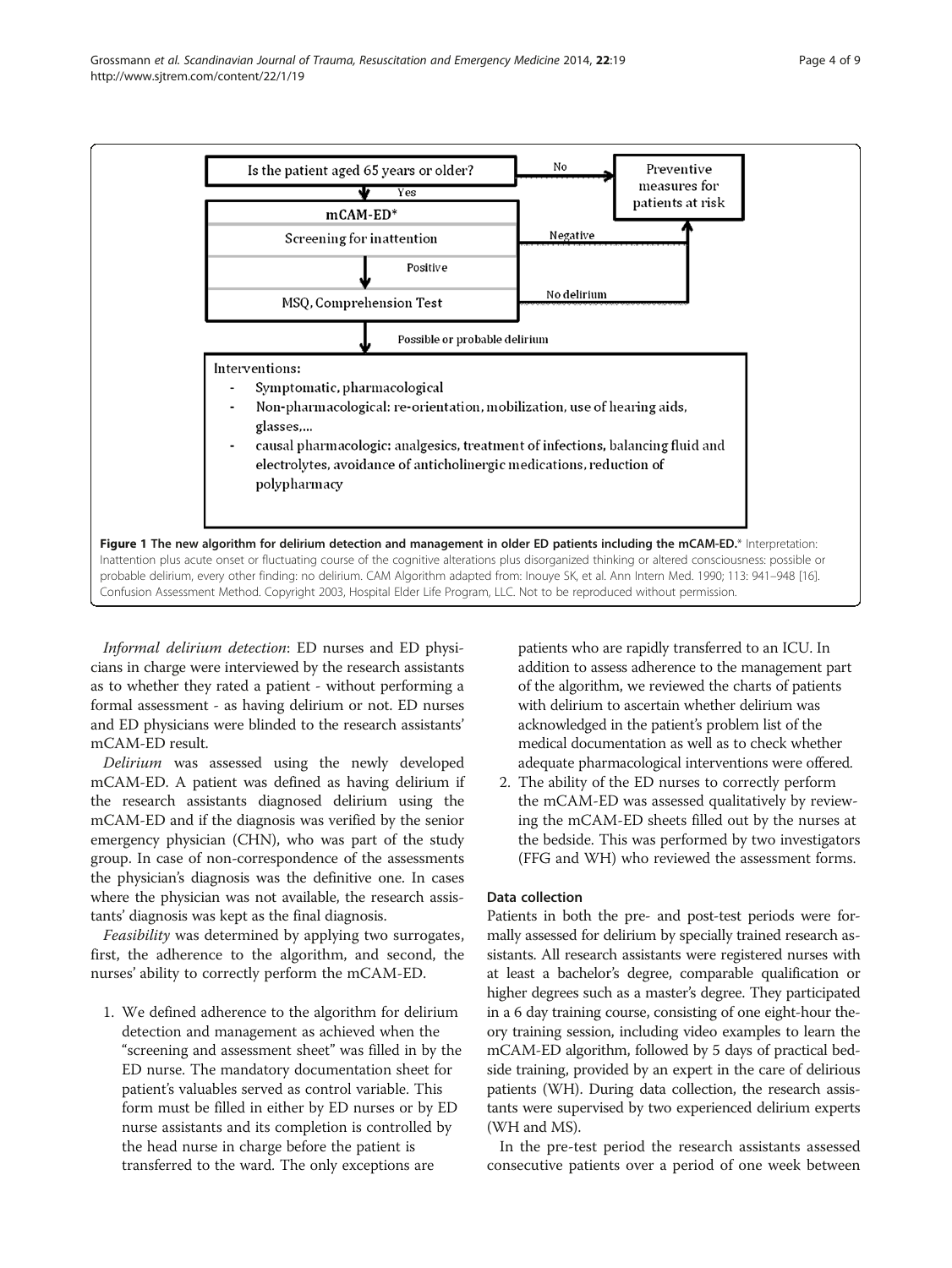7 am and 5 pm. During the post-test period, assessment occurred consecutively during 24 hours over a period of one week. Patients were assessed two hours after arrival in the ED at the earliest, and four hours after arrival at the latest. Additionally, in the post-test period, the ED nurses' screening and assessment results, and information on delirium management were collected from the patients' charts by two chart abstractors (WH and FFG).

### Statistical analysis

Demographic data and prevalence of delirium were analyzed descriptively. For the informal, clinical delirium detection, sensitivity and specificity were calculated. Differences in sensitivity and specificity between the preand post-test periods were calculated by bootstrapping using 95% confidence interval and corresponding pvalue. Adherence in the post-test data set was analyzed as the percentage of cases in which the ED nurses performed a screening for inattention where a screening was mandatory. The comparison of the ED nurses' mCAM-ED results with the results of the research assistants was analyzed descriptively. Agreement between research assistants and the senior emergency physician was analyzed in the data set combining pre- and posttest periods with Cohens' kappa using bootstrap 95% confidence intervals.

Throughout all analyses, significance was set at a level of 5%. Analyses were performed with SPSS and R. This study was approved by the local ethics committee in charge (identifier EKBB 238/04), and is registered with ClinicalTrials.gov (identifier NCT02054169).

### Results

In total, 340 patients aged 65 and older presented to the ED during the data collection periods. Reasons for exclusion were rapid discharge or transfer to other care facilities (78 patients), instability (29 patients), communication barrier (21 patients), and refusal (5 patients). For the final analysis, 207 patients could be included.

In the pre-test period 74 patients were included and 133 in the post-test period. Demographic characteristics are shown in Table 1. For the outcome variable delirium we detected a significant difference in prevalence rates between the pre-test (16.4%) and the post-test period  $(5.5%)$  (p = 0.021). In total, the prevalence rate of delirium in our ED was 9.5%.

When rating the presence of delirium in patients without formal assessment, both nurses and physicians performed weakly. The sensitivity and specificity estimates are shown in Tables [2](#page-5-0) and [3.](#page-5-0) Differences between the pretest and post-test periods were not significant, except for the specificity of the nurses' informal ratings ( $p = 0.012$ ).

Of 85 patients who were admitted to an inpatient ward, 65 were screened and, if indicated, an assessment

### Table 1 Sample characteristics (n = 128), and prevalence of delirium

|                                                                                 | <b>Pre-test</b>   | Post-test         | P value* |
|---------------------------------------------------------------------------------|-------------------|-------------------|----------|
|                                                                                 | $(n = 74)$        | $(n = 133)$       |          |
| Female sex $(n = 207)$                                                          | 48 (64.9%)        | 70 (52.6%)        | 0.119    |
| Median age (IQR)<br>in years ( $n = 207$ )                                      | 80.0 (74.0, 84.8) | 76.9 (72.3, 84.2) | 0.282    |
| Emergency severity<br>index level ( $n = 207$ )                                 |                   |                   | 0.493    |
| ESI <sub>1</sub>                                                                | $1(1.4\%)$        | $1(0.8\%)$        |          |
| ESI <sub>2</sub>                                                                | 21 (28.4%)        | 28 (21.1%)        |          |
| ESI <sub>3</sub>                                                                | 34 (45.9%)        | 66 (49.6%)        |          |
| ESI <sub>4</sub>                                                                | $5(6.8\%)$        | 17 (12.8%)        |          |
| ESI <sub>5</sub>                                                                | $\mathbf 0$       | $\mathbf 0$       |          |
| Missing (direct boarders)                                                       | 13 (17.6%)        | 21 (15.8%)        |          |
| Complaint ( $n = 206$ )                                                         |                   |                   | 0.427    |
| Specific                                                                        | 40 (54.1%)        | 81 (61.4%)        |          |
| Non specific                                                                    | 17 (23.0%)        | 21 (15.9%)        |          |
| Trauma                                                                          | 12 (16.2%)        | 25 (18.9%)        |          |
| Other                                                                           | 5 (6.76%)         | 5 (3.79%)         |          |
| Disposition                                                                     |                   |                   | 0.113    |
| Admitted                                                                        | 42 (65.8)         | 85 (63.9%)        |          |
| Transferred                                                                     | 10 (13.5%)        | 7 (5.3%)          |          |
| Discharged                                                                      | 22 (29.7%)        | 41 (30.8%)        |          |
| Time between presentation<br>and assessment in hours<br>$(n = 207)$ , mean (SD) | 2.1(0.6)          | 1.9(0.6)          | 0.014    |
| Number of different<br>medications ( $n = 202$ )<br>mean (SD)                   | 7.58 (5.75)       | 7.83 (6.85)       | 0.779    |
| Sum of ACB-score ( $n = 202$ )                                                  |                   |                   | 0.948    |
| 0                                                                               | 42 (57.5%)        | 75 (58.1%)        |          |
| 1                                                                               | 19 (26.0%)        | 35 (27.1%)        |          |
| $\overline{\phantom{a}}$                                                        | 5 (6.85%)         | 10 (7.7%)         |          |
| $\geq$ 3                                                                        | 7 (9.59%)         | $9(7.0\%)$        |          |
| Age adjusted CCI ( $n = 203$ ),<br>median (IQR)                                 | $5.0$ (4.0, 7.0)  | $5.0$ (4.0, 6.0)  | 0.229    |
| Delirium, yes (n = 201)                                                         |                   |                   | 0.021    |
| Yes                                                                             | 12 (16.4%)        | 7(5.5%)           |          |
| No                                                                              | 61 (83.6%)        | 121 (94.5%)       |          |

ESI, Emergency Severity Index; ACB, Anticholinergic Cognitive Burden Scale; CCI, Charlson Comorbidity Index, SD, standard deviation.

\*T-Test, Mann–Whitney U test and Chi-square test as appropriate.

performed by the ED nurses. This corresponds to an adherence rate of 76.5%. An additional 9 patients were screened by ED nurses where this was not mandatory: 7 patients who were later discharged and 2 patients who were transferred. Non-adherence occurred in 20 cases where no screening was performed despite being indicated. In this group there were two patients with delirium,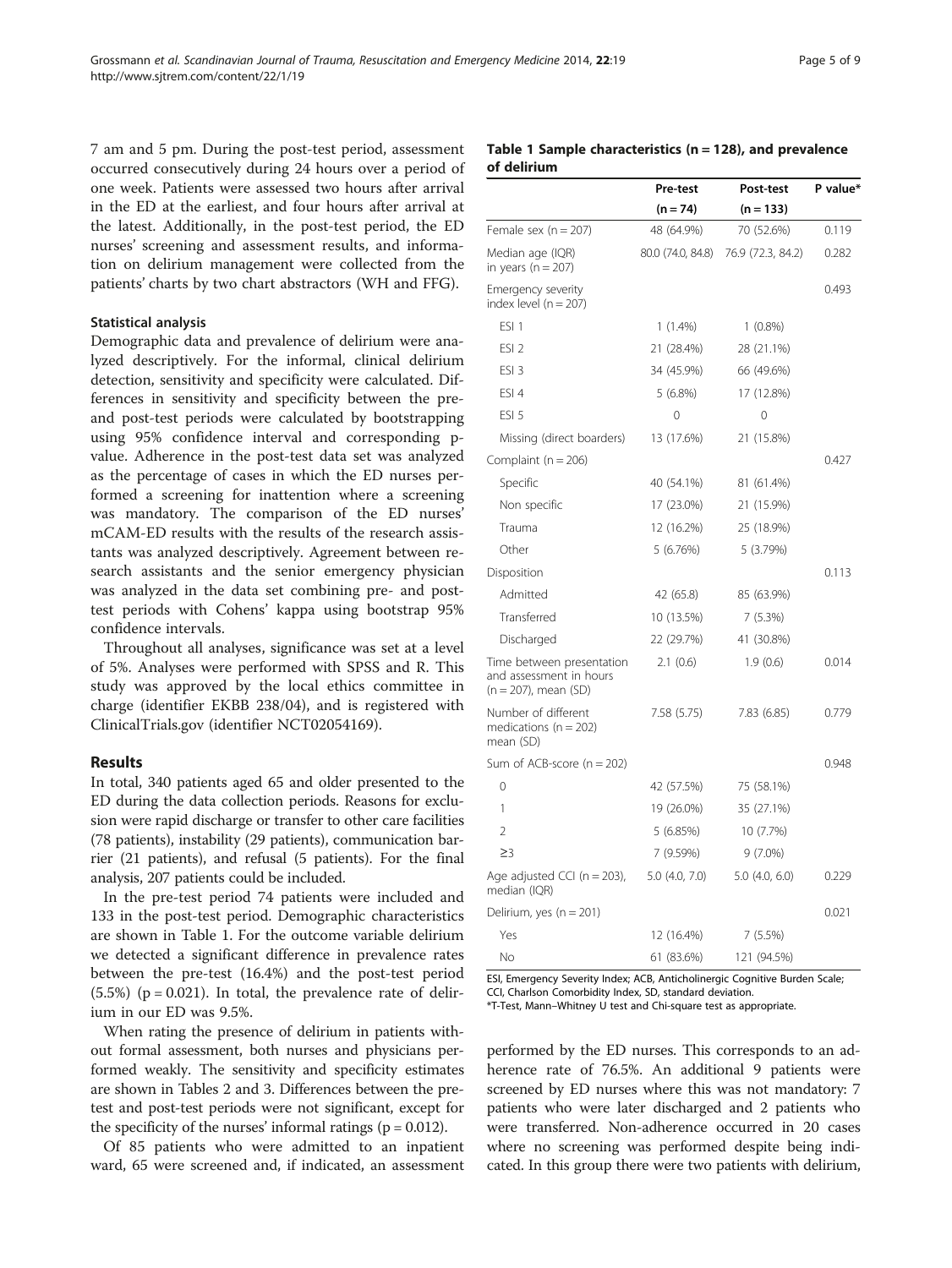|                 | Pre test          |                            |       | Post-test       |                   |                            |              |
|-----------------|-------------------|----------------------------|-------|-----------------|-------------------|----------------------------|--------------|
|                 |                   | Gold standard <sup>o</sup> |       |                 |                   | Gold standard <sup>o</sup> |              |
| Nurses' ratings | <b>Delirium</b>   | No Delirium                | Total | Nurses' ratings | <b>Delirium</b>   | No delirium                | <b>Total</b> |
| <b>Delirium</b> | 5                 | $\mathbf{0}$               | 3     | <b>Delirium</b> |                   |                            | Q            |
| No delirium     | 8                 | 59                         | 67    | No delirium     | 3                 | 108                        | 111          |
| Total           |                   | 59                         | 70    | Total           | 5                 | 115                        | 120          |
|                 | Sensitivity: 0.27 |                            |       |                 | Sensitivity: 0.40 |                            |              |
|                 | Specificity: 0.98 |                            |       |                 | Specificity: 0.94 |                            |              |

<span id="page-5-0"></span>Table 2 Performance of nurses' informal delirium ratings pre and post-test\*

\*In the post-test period ED nurses were interviewed to informally rate prevalence of delirium before they conducted a formal mCAM-ED assessment. °The research assistants' mCAM-ED ratings, confirmed by the senior emergency physician's re-assessment served as gold standard.

diagnosed by the research assistants. Adherence to the documentation sheet for patient's valuables was 75.6% for registered ED nurses and 97.6%, when nurse assistants were included into the analysis. Delirium management was analyzed in the 7 patients where delirium was identified (Table [4\)](#page-6-0). In 5 cases adequate medication was prescribed or administered, respectively. In 5 cases delirium was mentioned in the problem list. These two groups only partially overlap. There was one case where neither delirium was mentioned in the problem list nor was adequate medication offered.

When analyzing the ED nurses' ability in correctly applying the mCAM-ED, 74 patients' "screening and assessment sheets", could be included. 65 screenings resulted in normal attention, and 9 patients were positive for inattention. When all 74 ED nurses' "screening and assessment sheets" were analyzed qualitatively, we detected 6 assessments (8.1%) that were not conclusive. In one case, no screening was documented, but parts of the assessment were completed. In one other case the assessment was omitted despite the presence of inattention. In four cases results of the formal assessment instruments were inadequately interpreted. Among these 6 cases no patient was diagnosed as having delirium by the research assistants.

Out of the 7 patients with delirium, four patients were admitted. In those a screening/assessment would have been mandatory. Of those four patients, one was correctly identified by ED nurses as having delirium, two patients were not identified as delirious, and one patient had no screening/assessment. The small number of delirious patients in this sample did not allow calculation of psychometric properties.

Agreement between research assistants and the senior emergency physician resulted in a Cohen's kappa of 0.729 (95% CI 0.36-1.00). They agreed in 86.6% of the cases (13 out of 15 cases, 95% CI 0.595-0.983).

### **Discussion**

In this pilot study we showed informal, clinical delirium rating to be inadequate, even after a teaching intervention, confirming the need for a standardized, formal delirium screening and assessment instrument in the ED. The feasibility of the new algorithm for delirium screening, detection, and management in older ED patients, which includes the newly developed mCAM-ED, is suggested by first, high adherence to the algorithm, and second by the promising results of the ED nurse's ability in correctly applying the mCAM-ED. Due to small sample sizes in this pilot study we were not able to calculate sensitivity and specificity. Agreement between research assistants and the emergency physician reference standard is high, suggesting the validity of the mCAM-ED.

Few other studies have investigated tools for delirium detection in the ED. Fabbri et al. [\[34](#page-7-0)] validated the Brazilian version of the Confusion Assessment (CAM) in an ED setting more than 20 years ago, achieving a sensitivity of 94.1% and a specificity of 96.4%, when ratings of ED physicians were compared with geriatricians' ratings using

Table 3 Performance of physicians' informal delirium ratings pre and post-test

| Pre-test            |                   |                |              | Post-test           |                   |                |                 |
|---------------------|-------------------|----------------|--------------|---------------------|-------------------|----------------|-----------------|
|                     |                   | Gold standard* |              |                     |                   | Gold standard* |                 |
| Physicians' ratings | <b>Delirium</b>   | No delirium    | <b>Total</b> | Physicians' ratings | <b>Delirium</b>   | No delirium    | <b>Total</b>    |
| Delirium            |                   |                |              | Delirium            |                   |                | 10 <sup>°</sup> |
| No delirium         | 6                 | 56             | 62           | No delirium         |                   | 107            | 109             |
| Total               | 11                | 58             | 69           | Total               |                   | 114            | 119             |
|                     | Sensitivity: 0.45 |                |              |                     | Sensitivity: 0.6  |                |                 |
|                     | Specificity: 0.97 |                |              |                     | Specificity: 0.94 |                |                 |

\*The research assistants' ratings with the mCAM-ED, confirmed by the senior emergency physician's re-assessment served as gold standard.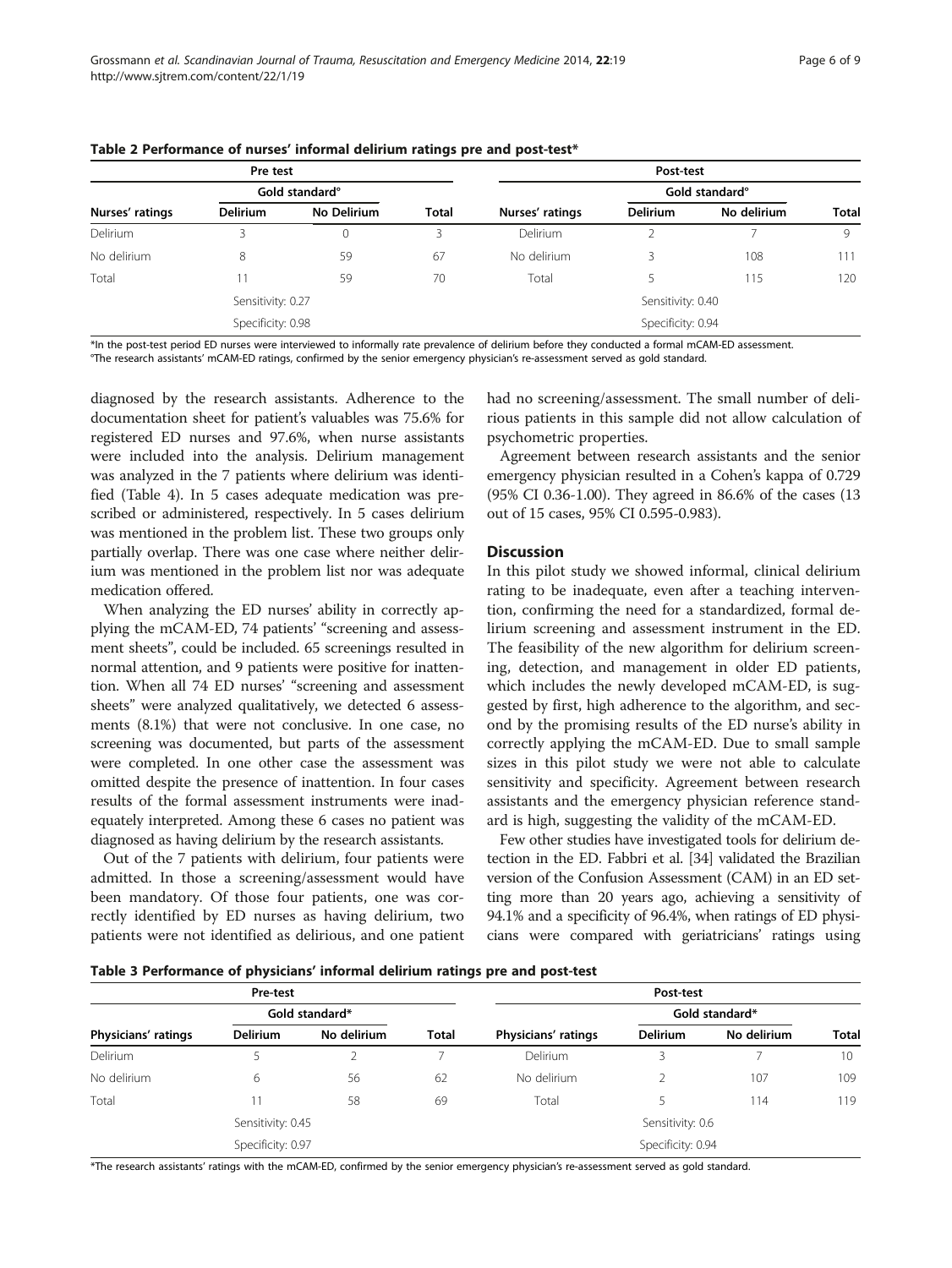| No.            | mCAM-ED (Assessment by the ED nurses) | <b>Disposition</b>        | Management                          |                            |  |
|----------------|---------------------------------------|---------------------------|-------------------------------------|----------------------------|--|
|                |                                       |                           | Delirium documented in problem-list | <b>Adequate medication</b> |  |
|                | <b>Delirium</b>                       | Admitted                  | Yes                                 | Yes                        |  |
| 2              | Missing                               | Transferred <sup>a</sup>  | No.                                 | <b>No</b>                  |  |
| 3              | No delirium                           | Admitted                  | No.                                 | Yes                        |  |
| $\overline{4}$ | No delirium                           | Admitted                  | Yes                                 | Yes                        |  |
| 5              | Missing                               | Admitted                  | Yes                                 | Yes                        |  |
| 6              | <b>Delirium</b>                       | Transferred <sup>a</sup>  | Yes                                 | <b>No</b>                  |  |
| 7              | Missing                               | Discharged <sup>a,b</sup> | Yes                                 | Yes                        |  |

#### <span id="page-6-0"></span>Table 4 Management of delirium

<sup>a</sup>In patients who were transferred or discharged, a screening /assessment was not mandatory for the ED nurses.

<sup>b</sup>This patient was discharged home against advice on the family's request.

DSM-IV criteria. Despite these promising results, important information, such as how the structured interview was conducted, is missing. Monette et al. [\[35](#page-8-0)] compared nurses' ratings of the CAM with those of geriatricians in the ED. After 5 days of training the nurses' ratings achieved a sensitivity of 86% and specificity of 100%. Han and colleagues [\[22](#page-7-0)] showed that research assistants, similarly trained to those in our study, achieved high sensitivity and specificity in diagnosing delirium versus a psychiatrist reference standard. The finding that trained research assistants can reliably perform a delirium assessment is in line with our study. However, apart from brevity, Han et al. [[22](#page-7-0)] could not draw any conclusions regarding the instrument's feasibility for ED nurses at the bedside in a busy ED.

Delirium often remains unrecognized in the hospital course when missed in the ED [[7\]](#page-7-0). For this reason, an instrument targeted to the ED setting is necessary. Our mCAM-ED algorithm proved to be feasible at the ED bedside. This is shown by first the high adherence rate which is comparable to a control surrogate (the patients' valuables forms which are mandatory for admitted patients). Secondly, we found a low rate of inappropriately filled screening and assessment sheets. In addition, the initial screening for inattention can be performed rapidly. Therefore, this approach is ideal for a busy ED setting with a high patient turnover and high workload. By these means, the burden of screening is reduced to a minimum for the patient as well as for ED staff.

However, with regard to the assessment, two patients were rated as non-delirious although research assistants diagnosed delirium. Perhaps, an IT-based assessment form calculating the final score might solve this problem, as nurses reported that they did not find the layout of the assessment part of the "screening and assessment sheet" to be straight-forward. Another option is to train ED nurses in delirium screening only and have specially trained providers complete the assessment with the mCAM-ED.

As our study was designed as a pilot study, we suggest measuring diagnostic performance and validating the new algorithm in a larger patient sample in different settings. Furthermore, the impact of our algorithm on patient outcomes should be investigated.

### Limitations

This was a pilot study with a small sample size. The pre and the post-test samples differed in prevalence of delirium. This may be due to increased awareness and better prevention after the implementation of the algorithm. It may also be a consequence of different patient populations. However, baseline characteristics suggest otherwise. Due to the low prevalence of delirium in a small sample, sensitivity and specificity of the mCAM-ED could not be calculated. However, a strength of our study is that all patients included in our study were screened for inattention following our approach (consecutive sampling procedure).

Further, formal validation of the instrument was not subject of this study. A senior emergency physician was used as a reference standard. In five cases in which the research assistants diagnosed delirium, the senior emergency physicians' rating was not available. However, high agreement between the research assistants and reference standard in our and in other studies [\[22\]](#page-7-0) may attenuate this effect. Further, only patients with a positive delirium assessment result by the mCAM-ED were evaluated by the reference standard. This may have led to omission of false negatives.

Whether the four-hour training of the ED nurses was sufficient, cannot be answered with this study. However, our data suggest that a high interrater reliability can be achieved after a 6 day training period, comparing ratings of the research assistants with the reference standard. Similar results were found by Monette et al. [\[35\]](#page-8-0) and Han et al. [\[22](#page-7-0)].

### **Conclusions**

Informal, clinical delirium rating is inadequate. However, delirium screening, detection, and management with our algorithm, which includes the newly developed mCAM-ED is feasible at the ED bedside. It may contribute to safe emergency care for the vulnerable group of older ED patients.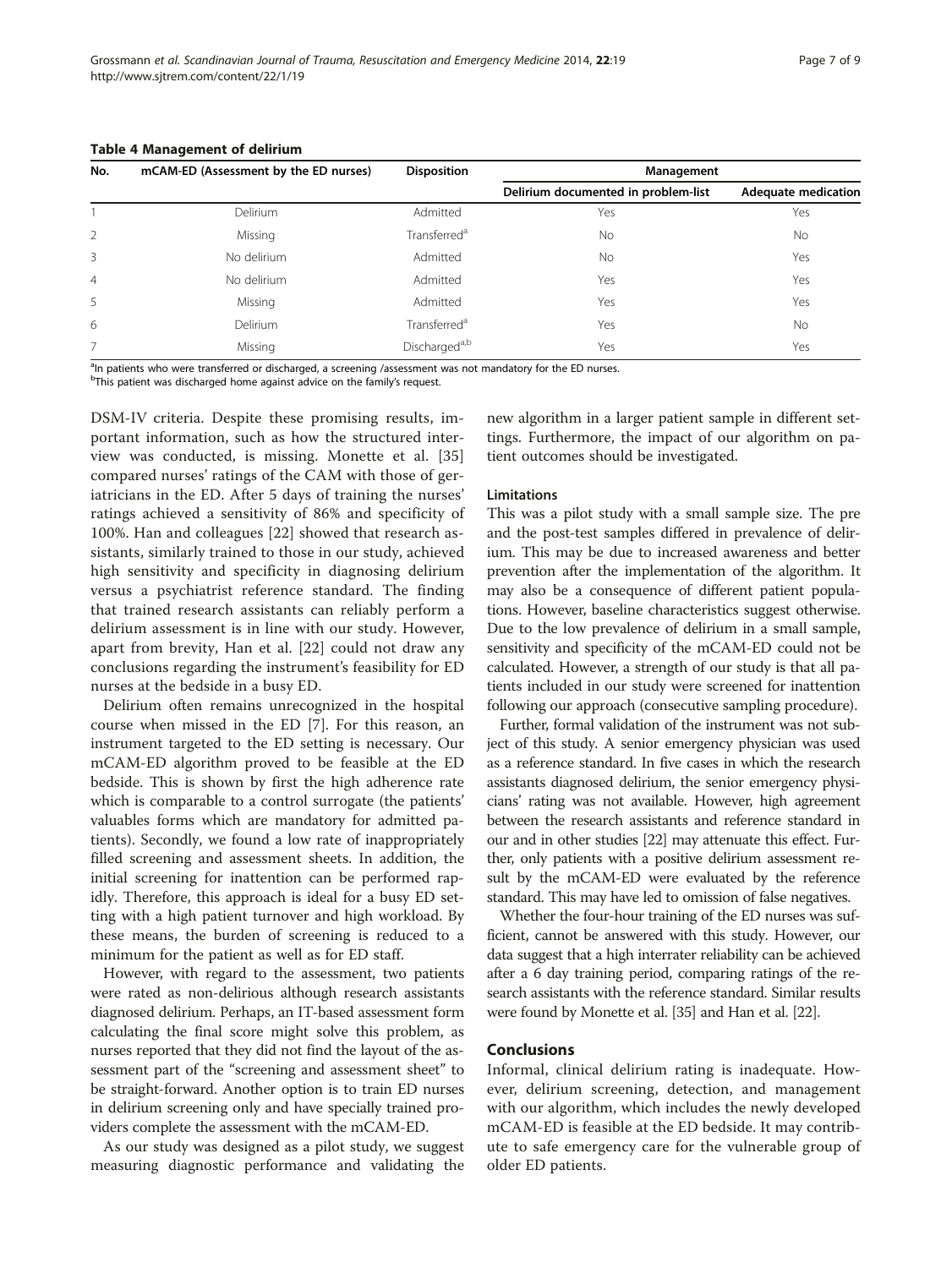#### <span id="page-7-0"></span>Competing interests

The authors declare that they have no competing interests.

#### Authors' contributions

FFG, WH and CHN conceived the study and designed the trial. AG, WH, FFG, and CHN collected and analyzed the data. All authors contributed to the interpretation of the findings. FFG and CHN drafted the manuscript and all authors contributed to its revision. All authors read and approved the final manuscript.

#### Acknowledgements

We are thankful to all the ED staff, research assistants for participating in data collection and Christian Müller from Eudox for statistical advice. We also thank Nicola Liversidge, Louella Vaughan, and Deborah Allen for helpful discussions and Manuela Soldi for taking part in the training and supervision of the research assistants.

#### Author details

<sup>1</sup> Emergency Department, University Hospital Basel, Basel, Switzerland. 2 Department for Practice Development, University Hospital Basel, Basel, Switzerland. <sup>3</sup>Felix Platter Hospital Basel, University Center for Medicine of Aging, Basel, Switzerland.

#### Received: 8 December 2013 Accepted: 25 February 2014 Published: 13 March 2014

#### References

- American Psychiatric Association. Task force on DSM-IV: Diagnostic and Statistial Manual of Mental Disorders: DSM-IV-TR. 4th edition. Wachington, DC: American Psychiatric Association; 2000.
- 2. Vida S, Galbaud du Fort G, Kakuma R, Arsenault L, Platt RW, Wolfson CM: An 18-month prospective cohort study of functional outcome of delirium in elderly patients: activities of daily living. Int Psychogeriatr 2006, 18:681–700.
- 3. Han JH, Eden S, Shintani A, Morandi A, Schnelle J, Dittus RS, Storrow AB, Ely EW: Delirium in older emergency department patients is an independent predictor of hospital length of stay. Acad Emerg Med 2011, 18:451–457.
- 4. Gross AL, Jones RN, Habtemariam DA, Fong TG, Tommet D, Quach L, Schmitt E, Yap L, Inouye SK: Delirium and long-term cognitive trajectory among persons with dementia. Arch Intern Med 2012, 172:1324–1331.
- 5. Witlox J, Eurelings LS, de Jonghe JF, Kalisvaart KJ, Eikelenboom P, van Gool WA: Delirium in elderly patients and the risk of postdischarge mortality, institutionalization, and dementia: a meta-analysis. JAMA 2010, 304:443–451.
- 6. Hustey FM, Meldon SW, Smith MD, Lex CK: The effect of mental status screening on the care of elderly emergency department patients. Ann Emerg Med 2003, 41:678–684.
- 7. Han JH, Zimmerman EE, Cutler N, Schnelle J, Morandi A, Dittus RS, Storrow AB, Ely EW: Delirium in older emergency department patients: recognition, risk factors, and psychomotor subtypes. Acad Emerg Med 2009, 16:193–200.
- 8. Samaras N, Chevalley T, Samaras D, Gold G: Older patients in the emergency department: a review. Ann Emerg Med 2010, 56:261–269.
- 9. Hustey FM, Meldon SW: The prevalence and documentation of impaired mental status in elderly emergency department patients. Ann Emerg Med 2002, 39:248–253.
- 10. Lewis LM, Miller DK, Morley JE, Nork MJ, Lasater LC: Unrecognized delirium in ED geriatric patients. Am J Emerg Med 1995, 13:142–145.
- 11. Elie M, Rousseau F, Cole M, Primeau F, McCusker J, Bellavance F: Prevalence and detection of delirium in elderly emergency department patients. CMAJ 2000, 163:977–981.
- 12. Inouye SK, Foreman MD, Mion LC, Katz KH, Cooney LM Jr: Nurses' recognition of delirium and its symptoms: comparison of nurse and researcher ratings. Arch Intern Med 2001, 161:2467–2473.
- 13. Press Y, Margulin T, Grinshpun Y, Kagan E, Snir Y, Berzak A, Clarfield AM: The diagnosis of delirium among elderly patients presenting to the emergency department of an acute hospital. Arch Gerontol Geriatr 2009, 48:201–204.
- 14. Morandi A, Davis D, Taylor JK, Bellelli G, Olofsson B, Kreisel S, Teodorczuk A, Kamholz B, Hasemann W, Young J, Morandi A, Davis D, Taylor JK, Bellelli G,

Olofsson B, Kreisel S, Teodorczuk A, Kamholz B, Hasemann W, Young J, Agar M, de Rooij SE, Meagher D, Trabucchi M, MacLullich AM: Consensus and variations in opinions on delirium care: a survey of European delirium specialists. Int Psychogeriatr 2013, 25:1-9.

- 15. Wong CL, Holroyd-Leduc J, Simel DL, Straus SE: Does this patient have delirium?: value of bedside instruments. JAMA 2010, 304:779–786.
- 16. Inouye SK, van Dyck CH, Alessi CA, Balkin S, Siegal AP, Horwitz RI: Clarifying confusion: the confusion assessment method. A new method for detection of delirium. Ann Intern Med 1990, 113:941–948.
- 17. Folstein MF, Folstein SE, McHugh PR: "Mini-mental state". A practical method for grading the cognitive state of patients for the clinician. J Psychiatr Res 1975, 12:189–198.
- 18. Ely EW, Margolin R, Francis J, May L, Truman B, Dittus R, Speroff T, Gautam S, Bernard GR, Inouye SK: Evaluation of delirium in critically ill patients: validation of the Confusion Assessment Method for the Intensive Care Unit (CAM-ICU). Crit Care Med 2001, 29:1370–1379.
- 19. Han JH, Morandi A, Ely EW, Callison C, Zhou C, Storrow AB, Dittus RS, Habermann R, Schnelle J: Delirium in the nursing home patients seen in the emergency department. J Am Geriatr Soc 2009, 57:889–894.
- 20. Ely EW, Inouye SK, Bernard GR, Gordon S, Francis J, May L, Truman B, Speroff T, Gautam S, Margolin R, Ely EW, Inouye SK, Bernard GR, Gordon S, Francis J, May L, Truman B, Speroff T, Gautam S, Margolin R, Hart RP, Dittus R: Delirium in mechanically ventilated patients: validity and reliability of the confusion assessment method for the intensive care unit (CAM-ICU). JAMA 2001, 286:2703–2710.
- 21. Neufeld KJ, Hayat MJ, Coughlin JM, Huberman AL, Leistikow NA, Krumm SK, Needham DM: Evaluation of two intensive care delirium screening tools for non-critically ill hospitalized patients. Psychosomatics 2011, 52:133–140.
- 22. Han JH, Wilson A, Vasilevskis EE, Shintani A, Schnelle JF, Dittus RS, Graves AJ, Storrow AB, Shuster J, Ely EW: Diagnosing delirium in older emergency department patients: validity and reliability of the delirium triage screen and the brief confusion assessment method. Ann Emerg Med 2013, 62:457-465.
- 23. Definition of an older or elderly person: [http://www.who.int/healthinfo/](http://www.who.int/healthinfo/survey/ageingdefnolder/en/) [survey/ageingdefnolder/en/](http://www.who.int/healthinfo/survey/ageingdefnolder/en/).
- 24. Stillman MJ, Rybicki LA: The bedside confusion scale: development of a portable bedside test for confusion and its application to the palliative medicine population. J Palliat Med 2000, 3:449–456.
- 25. Kahn RL, Goldfarb AI, Pollack M, Peck A: Brief objective measures for the determination of mental status in the aged. Am J Psychiatry 1960, 117:326–328.
- 26. MacKenzie DM, Copp P, Shaw RJ, Goodwin GM: Brief cognitive screening of the elderly: a comparison of the mini-mental state examination (MMSE), abbreviated mental test (AMT) and mental status questionnaire (MSQ). Psychol Med 1996, 26:427–430.
- 27. Fillenbaum GG: Comparison of two brief tests of organic brain impairment, the MSQ and the short portable MSQ. J Am Geriatr Soc 1980, 28:381–384.
- 28. Inouye SK: The Confusion Assessment Method (CAM). Training Manual and Coding Guide. New Haven: Yale-New Haven Hospital; 2003.
- 29. Hart RP, Levenson JL, Sessler CN, Best AM, Schwartz SM, Rutherford LE: Validation of a cognitive test for delirium in medical ICU patients. Psychosomatics 1996, 37:533–546.
- 30. Gilboy N, Tanabe P, Travers D, Rosenau A: A Triage Tool for Emergency Department Care, Version 4. Implementation Handbook 2012 Edition. Rockville: Agency for Healthcare Research and Quality; 2012:2011.
- 31. Nemec M, Koller MT, Nickel CH, Maile S, Winterhalder C, Karrer C, Laifer G, Bingisser R: Patients presenting to the emergency department with non-specific complaints: the Basel Non-specific Complaints (BANC) study. Acad Emerg Med 2010, 17:284–292.
- 32. Boustani M, Campbell N, Munger S, Maidment I, Fox G: Impact of anticholinergics on the aging brain: a review and practical application. Aging Health 2008, 4:311–320.
- 33. Charlson ME, Pompei P, Ales KL, MacKenzie CR: A new method of classifying prognostic comorbidity in longitudinal studies: development and validation. J Chronic Dis 1987, 40:373–383.
- 34. Fabbri RM, Moreira MA, Garrido R, Almeida OP: Validity and reliability of the Portuguese version of the confusion assessment method (CAM)